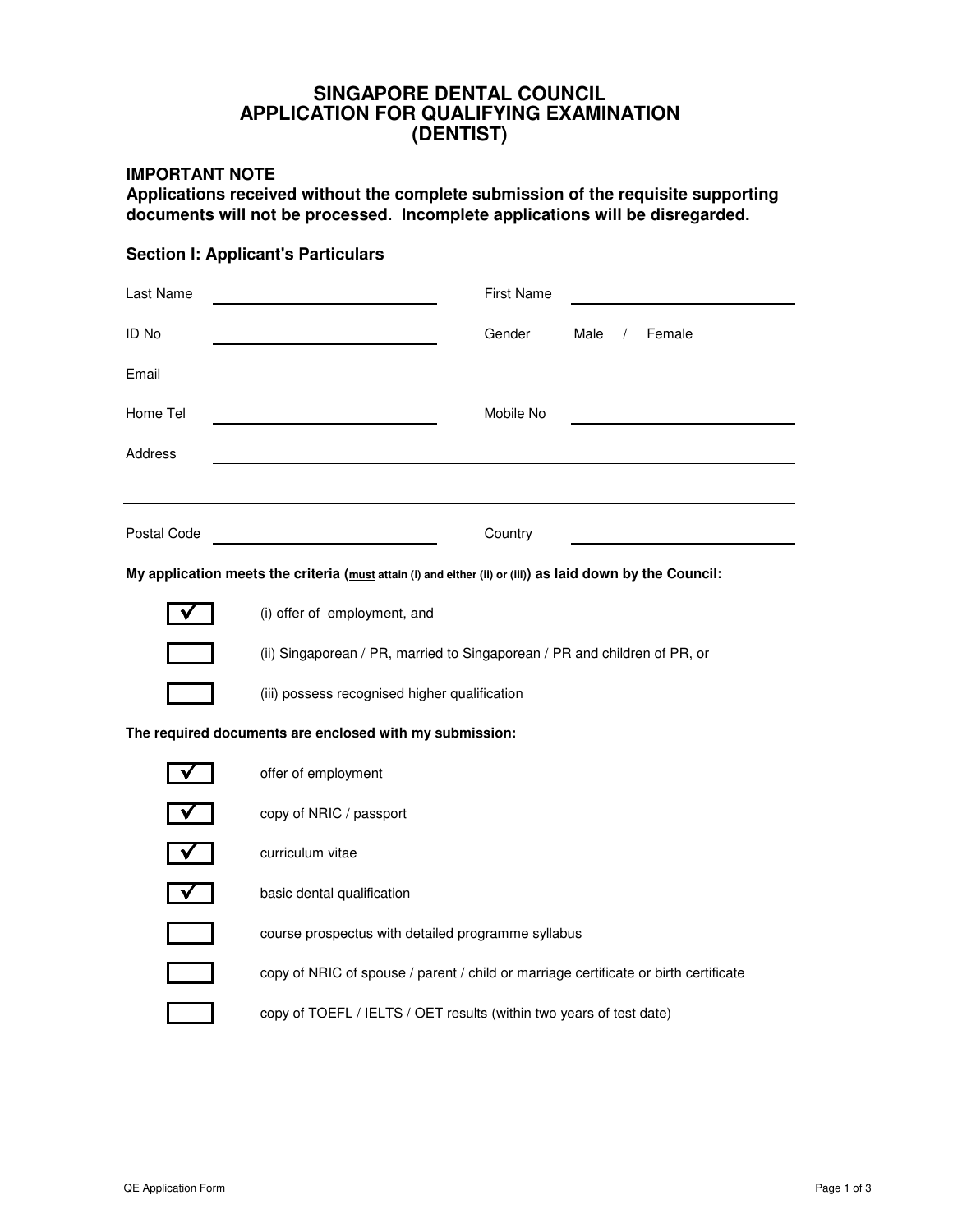# **Section II: Dental Qualifications**

| <b>Type</b><br>(Basic/Post-Graduate)    | Qualification                                              | <b>Date of Conferment</b> | <b>Conferring Institution</b> | Country              |  |  |
|-----------------------------------------|------------------------------------------------------------|---------------------------|-------------------------------|----------------------|--|--|
|                                         |                                                            |                           |                               |                      |  |  |
|                                         |                                                            |                           |                               |                      |  |  |
|                                         |                                                            |                           |                               |                      |  |  |
|                                         |                                                            |                           |                               |                      |  |  |
|                                         |                                                            |                           |                               |                      |  |  |
|                                         |                                                            |                           |                               |                      |  |  |
|                                         |                                                            |                           |                               |                      |  |  |
| <b>Contact Email Address</b>            |                                                            |                           |                               |                      |  |  |
| <b>Contact Mailing Address</b>          |                                                            |                           |                               |                      |  |  |
|                                         |                                                            |                           |                               |                      |  |  |
| Postal Code                             | Country<br><u> 1989 - Johann Barnett, fransk politik (</u> |                           |                               |                      |  |  |
| <b>Section III: Dental Registration</b> |                                                            |                           |                               |                      |  |  |
| <b>Name of Licensing Authority</b>      |                                                            |                           |                               | Date of Registration |  |  |
|                                         |                                                            |                           |                               |                      |  |  |
|                                         |                                                            |                           |                               |                      |  |  |
| <b>Contact Email Address</b>            |                                                            |                           |                               |                      |  |  |
| <b>Contact Mailing Address</b>          |                                                            |                           |                               |                      |  |  |
|                                         |                                                            |                           |                               |                      |  |  |
| Postal Code                             | Country                                                    |                           |                               |                      |  |  |